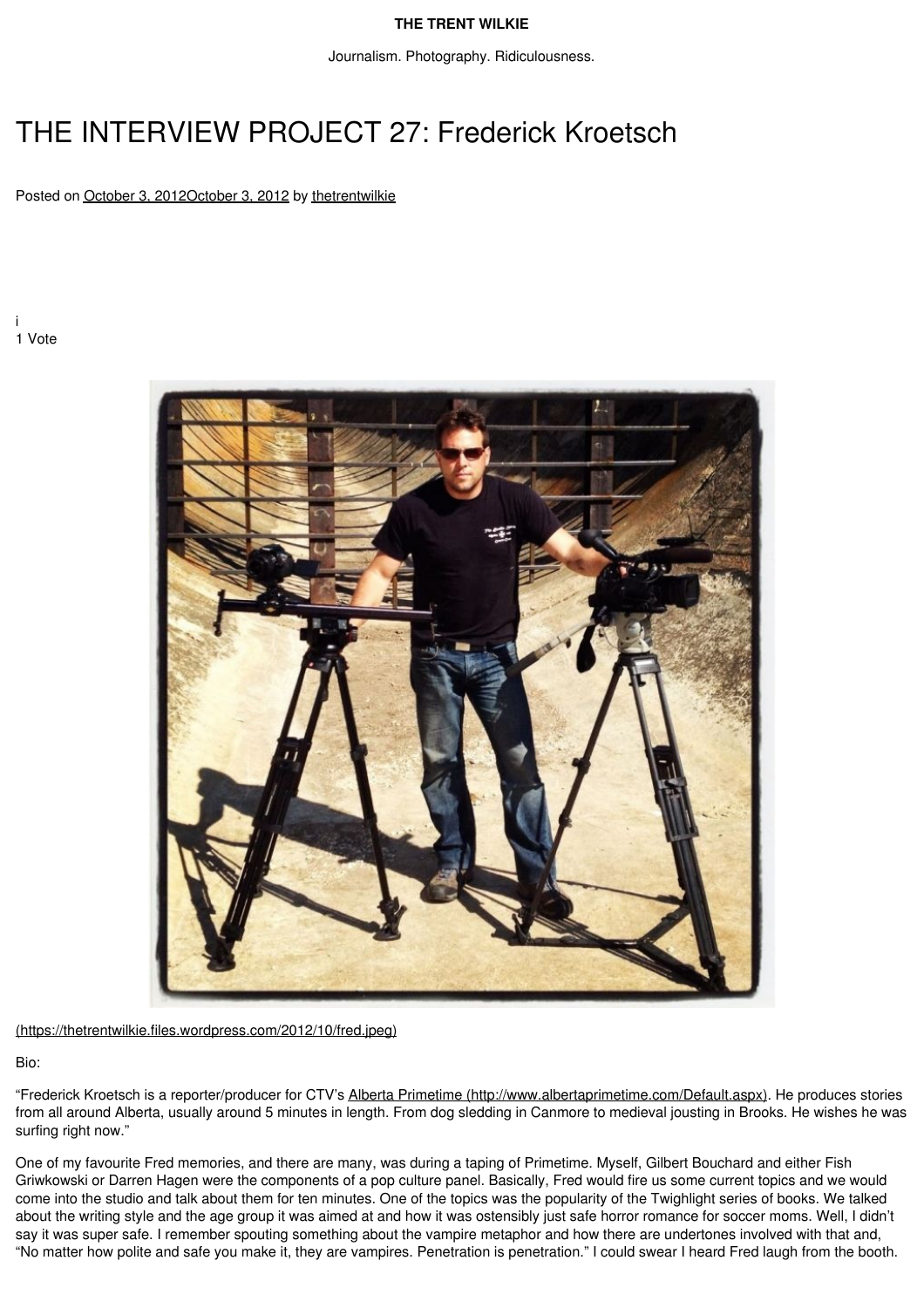Fred has been a very good friend to me. He's been there when I needed him. He doesn't get offended when I'm not. He gets me involved in projects he is working on and I enjoy working with him. We have something intrinsically in common: ambition. We have goals for ourselves. Big lofty superhuman goals. As a side note, some of the worst hang-overs I've ever had in my life were after a few of my visits with him. I'm not implying that a visit with Fred is like a trip back in time to a frontier bathhouse, but there is much merriment when we hang. Fred is always doing something interesting and we always have something intellectually diverse to talk about. Sometimes you just can't help but over imbibe when you are surrounded by such company. He and Angela Tassone [\(http://a0.twimg.com/profile\\_images/1431284966/twitter.jpg\)](http://a0.twimg.com/profile_images/1431284966/twitter.jpg) are a couple of wonderful freaks.

Last thing, Fred has submitted a video to Metro Shorts [\(http://www.metrocinema.org/film\\_view/3707/\).](http://www.metrocinema.org/film_view/3707/) This Thursday [\(https://www.facebook.com/events/419809161400317/\)](https://www.facebook.com/events/419809161400317/) should be fun.

#### **ANSWERSPASM:**

#### *If you would give yourself a nickname what would it be?*

Rick Hunter…because Robotech is awesome.

#### If you could switch one body part with anyone else in the world living or dead, who and what would it be?

That guy on youtube who can play guitar with his toes… Iwant his toes. Mine are really lame.

#### *In five words, describe your most uncomfortable dream.*

First Day Grade Six Rape

*What is your favourite word?*

Acatalepsy.

#### *What does that word smell like?*

It doesn't. It's a word.

#### *What is your spirit animal?*

**Cthulhu** 

As in:

"Ph'nglui mglw'nafh Cthulhu R'lyeh wgah'nagl fhtagn" [\(http://en.wiktionary.org/wiki/ph'nglui\\_mglw'nafh\\_Cthulhu\\_R'lyeh\\_wgah'nagl\\_fhtagn\)](http://en.wiktionary.org/wiki/ph)

#### *If ghosts existed, would you want to meet one? If so, what would you ask it?*

I'd probably say: Good evening. As a duly-designated representative of the City, County and State of New York, I order you to cease any and all supernatural activity and return forthwith to your place of origin, or to the next convenient parallel dimension.

#### If you could share a bottle of alcohol with anyone who has ever existed, who would it be and what would you drink?

Trent Wilke. We'd probably drink shitty Pabst Blue Ribbon. Come on! We haven't hung out in ages!

## *What would you rather have as a pet: A dragon, a unicorn Pegasus or Ezra Levant?*

Tough choice…dragon or Ezra… They're both reptilian demons, breathe fire, and hoard gold. I'll go with a dragon – they're slightly less aggressive than Ezras.

### *Finally, if you could live your life over again with guaranteed success, what would you do?*

If I had another guaranteed kick at the can, I'd love to be a pro surfing-experimental filmmaking-travel guru-science fiction writing-cult leader-UN program starting-sub commander-television producing-time traveling-vampire turned vampire hunter kinda guy. Although I'm pretty damn close to that right now.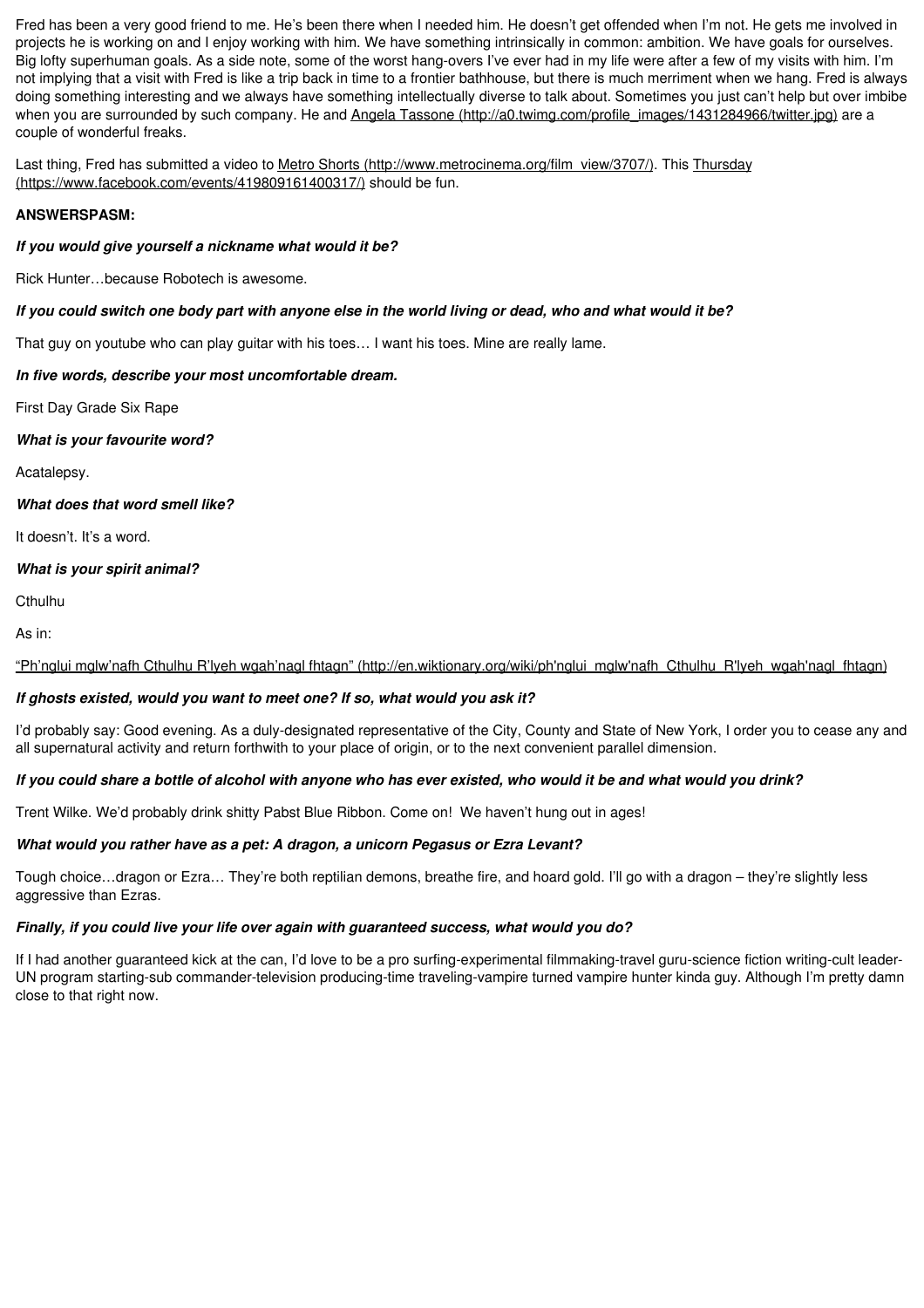

**Earn money** from your **WordPress site** 

**WordAds** 

Report this ad

Earn money from your WordPress site

**WordAds** 

Report this ad